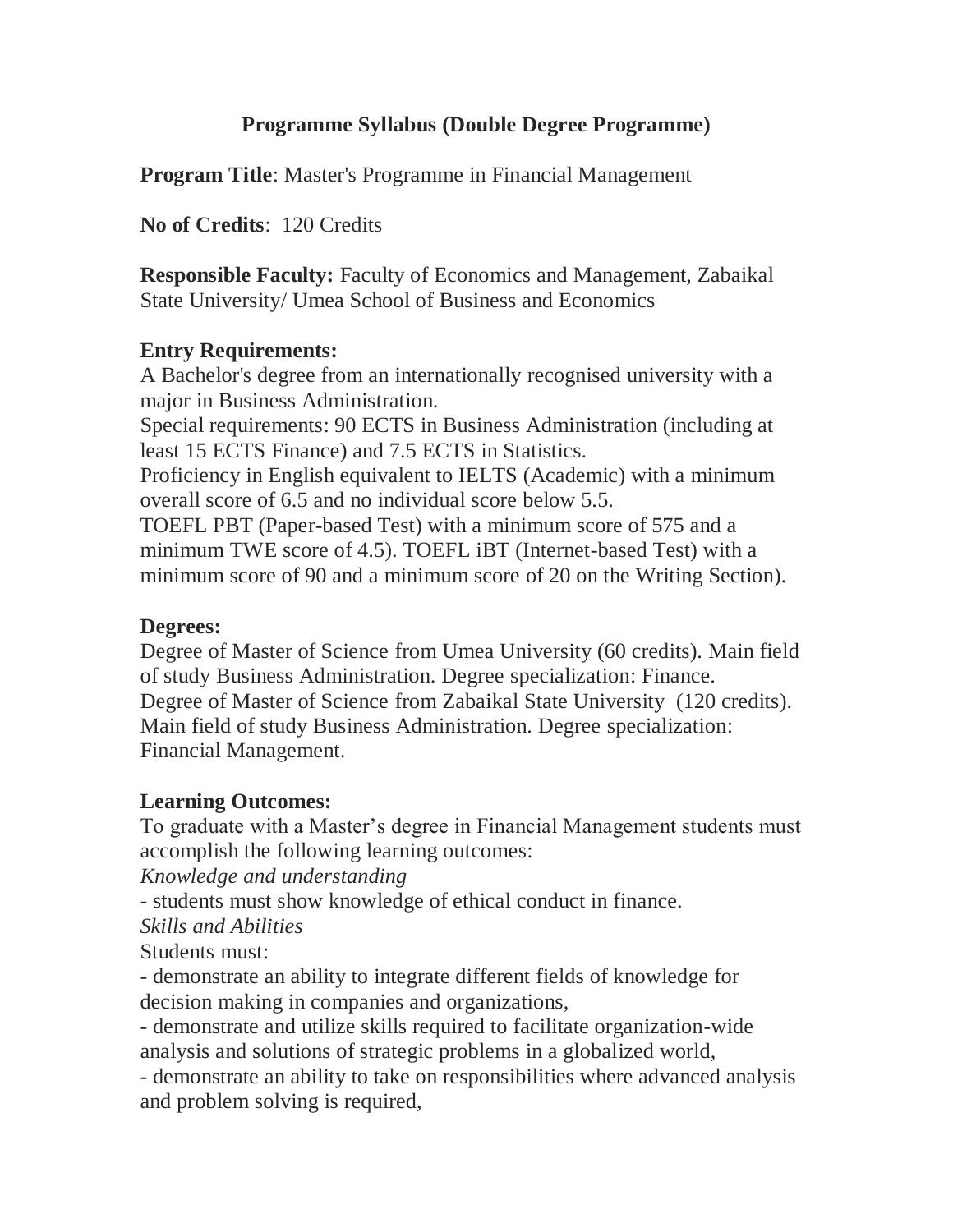- demonstrate an ability to work in teams.

*Ability to Evaluate and Approach*

- students must demonstrate an ability to take ethical or sustainable perspectives into consideration when analyzing and solving finance problems.

### **Examination format:**

Written exams, oral seminars, field trips and writing PM's examination are forms that can be used within the program.

### **Grades.**

**For the participants of the double degree program the following scale of academic grade conversion applies:**

| ZabSU        |           |        |         | Umea University |         |
|--------------|-----------|--------|---------|-----------------|---------|
| Exam         |           | Credit |         |                 |         |
| Excellent    | $76-$     | Pass   | $50-$   | with<br>Pass    | 76-100% |
|              | 100%      |        | 100%    | distinction     |         |
| Good         | $65 - 75$ |        |         | Pass            | 50-74%  |
|              | $\%$      |        |         |                 |         |
| Satisfactory | 50-64 %   |        |         |                 |         |
|              |           |        |         |                 |         |
| Failed       | $0-49%$   | Fail   | $0-49%$ | Fail            | $0-49%$ |
|              |           |        |         |                 |         |

## **Transfer of Credits**

Recognition of courses

Students have the right to apply for recognition of previous courses or activities that can be accepted for credit transfer.

## **Study periods**

The program is for two years and consists of four semesters, each approximately 20 weeks. The program starts only in fall semester and as full-time studies. Each semester is divided into four parts - modules, except those semesters when students write a thesis in which a 15 credits thesis is a covers half a semester and a 30 credits thesis covers one full semester.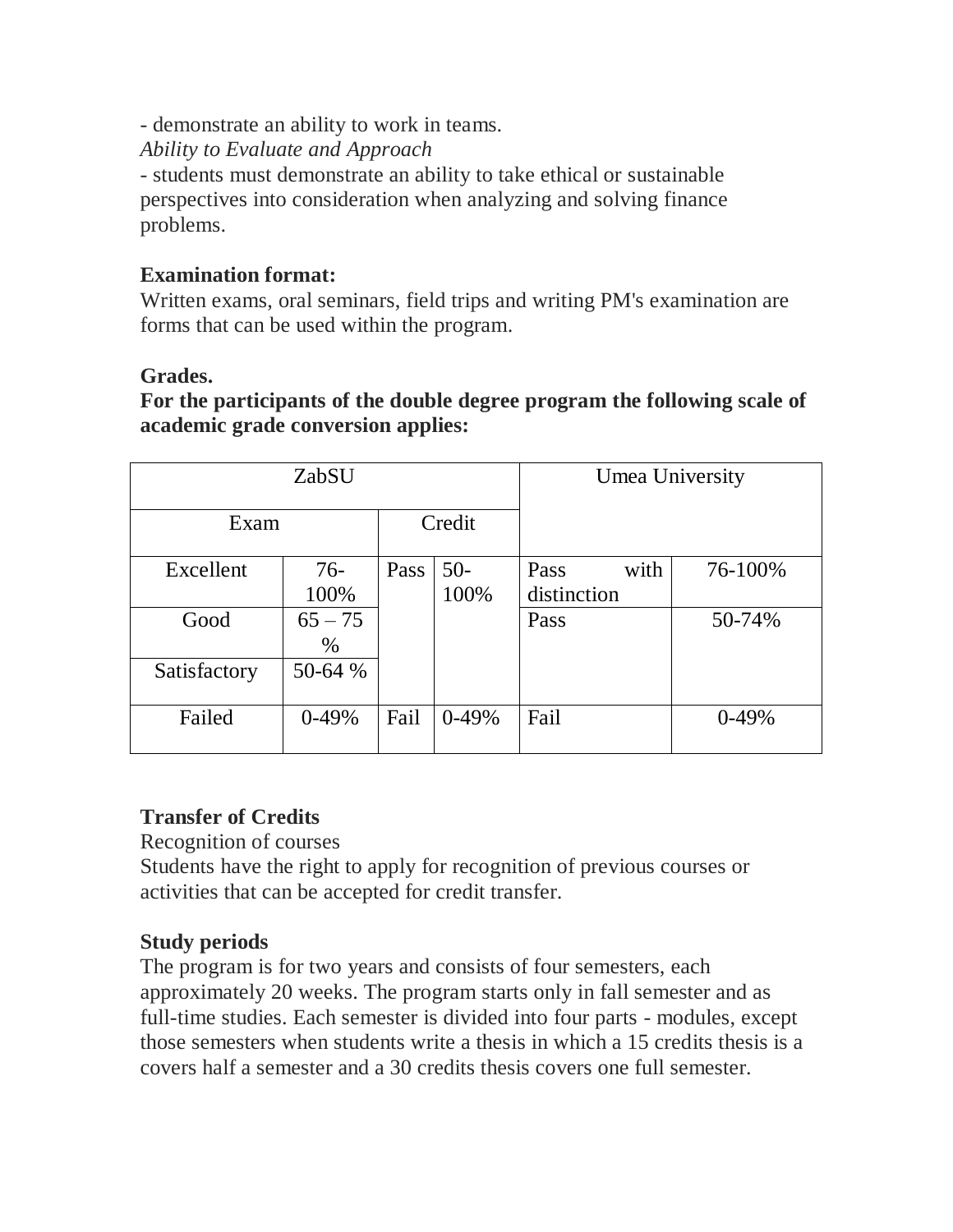## **Parallel and serial courses.**

All courses are given serially in modules, 7,5 ECTS each (1 month approximately).

## **Teaching and learning forms**

With the exception of some elective courses all teaching throughout the program is given in English.

### **Programme Overview**

The programme overview shows which courses are mandatory and which are optional/elective. Choices of elective / optional courses are made in consultation with the program coordinator. The courses are taken in the order indicated below. The order of the courses may be subjected to change. For information about how the individual courses are structured see respective course syllabus.

|                                      | For ZabSU students going to Umea   For Umea students going to ZabSU |  |  |  |
|--------------------------------------|---------------------------------------------------------------------|--|--|--|
| 1 semester                           |                                                                     |  |  |  |
| In ZabSU                             | In UMU                                                              |  |  |  |
| Research methodology in              | <b>Financial Management:</b>                                        |  |  |  |
| <b>Business Administration</b>       | FSAaV <sup>1</sup>                                                  |  |  |  |
| Academic Speech and                  | Corporate Finance                                                   |  |  |  |
| <b>Academic Writing</b>              | Investments                                                         |  |  |  |
| <b>Academic Business Challenge</b>   | <b>Risk Management</b>                                              |  |  |  |
| Internship                           |                                                                     |  |  |  |
| 30 credits                           | 30 credits                                                          |  |  |  |
| 2 semester                           |                                                                     |  |  |  |
| In ZabSU                             | In UMU                                                              |  |  |  |
| - Corporate Governance               | - Financial Planning                                                |  |  |  |
| - Corporate Finance                  | <b>Financial Markets and Institutions</b>                           |  |  |  |
| - Financial Markets and Institutions | Thesis $(15)$<br>$\overline{\phantom{0}}$                           |  |  |  |
| - Internship                         |                                                                     |  |  |  |
| 30 credits                           | 30 credits                                                          |  |  |  |
| 3 semester                           |                                                                     |  |  |  |
| In Umea                              | In ZabSU                                                            |  |  |  |
| <b>Financial Management:</b>         | Research methodology in                                             |  |  |  |

#### **Overview double masters' degree 120 credits:**

l

<sup>1</sup> Financial Statement Analysis and Valuation